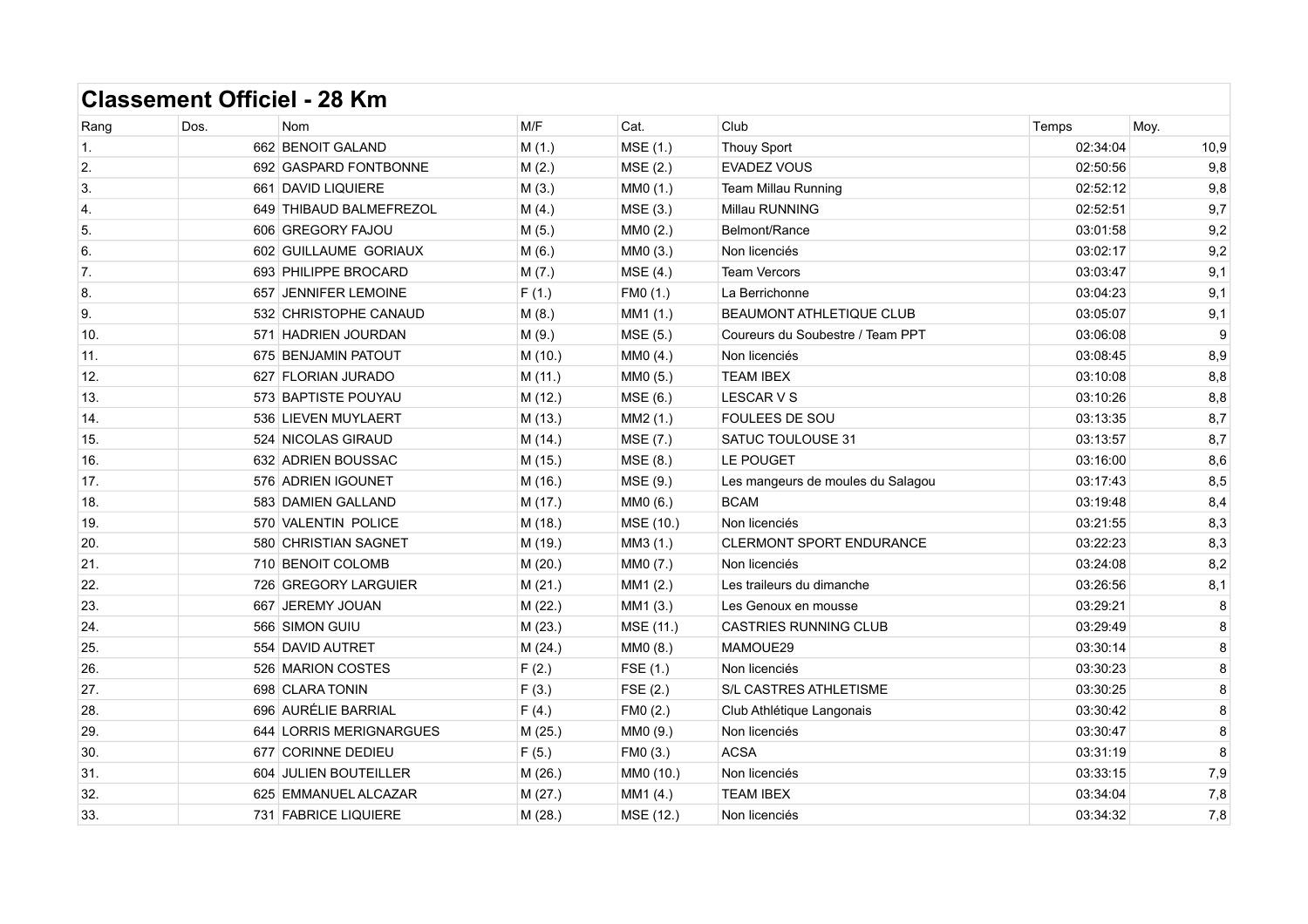| 34. | 718 BENJAMIN GAYRAUD      | M (29.) | MM0 (11.) | Non licenciés                            | 03:36:17 | 7,8              |
|-----|---------------------------|---------|-----------|------------------------------------------|----------|------------------|
| 35. | 639 DUNCAN WRIGHT         | M (30.) | MM5 (1.)  | Courir en garrigue Poulx                 | 03:39:37 | 7,6              |
| 36. | 702 FLORENT ORTEGA        | M(31.)  | MM0 (12.) | Mangeurs de Moules du Salagou            | 03:40:04 | 7,6              |
| 37. | 533 STÉPHANE MESSAGE      | M (32.) | MM2 (2.)  | Non licenciés                            | 03:41:23 | 7,6              |
| 38. | 728 JULES JACQUEMET       | M (33.) | MSE (13.) | Non licenciés                            | 03:42:52 | 7,5              |
| 39. | 616 ELISE FOURNIS         | F(6.)   | FSE(3.)   | <b>BOL D AIR GIGNACOIS</b>               | 03:43:14 | 7,5              |
| 40. | 569 MAXIME VELLAS         | M(34.)  | MSE (14.) | Non licenciés                            | 03:43:31 | 7,5              |
| 41. | 660 MICHAEL TOUNKARA      | M (35.) | MM3 (2.)  | Team IBEX                                | 03:43:52 | 7,5              |
| 42. | 619 VÉRONIQUE DOUAT       | F(7.)   | FM2 (1.)  | VA LOURDES / TEAM LA CORDEE              | 03:43:53 | 7,5              |
| 43. | 727 DAVID ARNAL           | M (36.) | MM3 (3.)  | Non licenciés                            | 03:45:53 | 7,4              |
| 44. | 659 ANNAĎG MARTIN-RICHAUD | F(8.)   | FM2(2.)   | Les belles gambettes                     | 03:46:54 | 7,4              |
| 45. | 507 ANTOINE LESPINE       | M (37.) | MSE (15.) | <b>COURIR A BEAUCAIRE</b>                | 03:47:03 | 7,4              |
| 46. | 550 JÉRÔME BÉNÉZET        | M (38.) | MM1 (5.)  | Non licenciés                            | 03:47:33 | 7,4              |
| 47. | 607 PHILIPPE HOLLARD      | M (39.) | MM5 (2.)  | <b>RUN IN CRES</b>                       | 03:47:50 | 7,4              |
| 48. | 564 SÉBASTIEN BARREAU     | M(40.)  | MM2 (3.)  | Les NINOUS                               | 03:48:21 | 7,4              |
| 49. | 681 JULIE CARAMEL         | F(9.)   | FSE (4.)  | MARVEJOLS ATHLETISME GEVAUDAN            | 03:48:21 | 7,4              |
| 50. | 646 AYMERIC DU PELOUX     | M(41.)  | MM2 (4.)  | Non licenciés                            | 03:48:36 | 7,3              |
| 51. | 615 FRANCOIS ALBAUT       | M (42.) | MSE (16.) | Non licenciés                            | 03:49:39 | 7,3              |
| 52. | 610 TONI MARTINEZ         | M (43.) | MM1 (6.)  | <b>ACPL Benaguasil</b>                   | 03:50:08 | 7,3              |
| 53. | 699 LIONEL GALAN          | M(44.)  | MM1 (7.)  | <b>BOZOULS</b>                           | 03:50:17 | 7,3              |
| 54. | 723 RÉMY KULAGOWSKI       | M (45.) | MM0 (13.) | Non licenciés                            | 03:51:36 | 7,3              |
| 55. | 597 CATHERINE BRUN        | F(10.)  | FM3 (1.)  | Maguelone Jogging                        | 03:51:47 | 7,2              |
| 56. | 630 DORIAN DUNOM          | M(46.)  | MSE (17.) | Vélo Club Cheminots Biterrois            | 03:52:18 | 7,2              |
| 57. | 697 SEBASTIEN LEYDIER     | M (47.) | MM0 (14.) | Non licenciés                            | 03:52:33 | 7,2              |
| 58. | 656 SYLVAIN BORREDA       | M (48.) | MM2 (5.)  | Non licenciés                            | 03:53:18 | 7,2              |
| 59. | 637 NICOLAS MENAGER       | M (49.) | MM0 (15.) | <b>CLERMONT SPORT ENDURANCE</b>          | 03:55:16 | 7,1              |
| 60. | 579 MATHIEU COMBES        | M (50.) | MM0 (16.) | <b>CLERMONT SPORT ENDURANCE</b>          | 03:57:08 | 7,1              |
| 61. | 567 QUENTIN PAGES         | M (51.) | MSE (18.) | SUSSARGUES EVASION                       | 03:57:13 | 7,1              |
| 62. | 584 DELPHINE DEVINGT      | F(11.)  | FM0 (4.)  | LES COUREURS DE SAINT GEORGES            | 03:57:35 | 7,1              |
| 63. | 598 LAETITIA MASSIES      | F(12.)  | FSE (5.)  | Clermont Sport Endurance Team Woodspirit | 03:58:26 | $\overline{7}$   |
| 64. | 591 NICOLAS MEYER         | M (52.) | MSE (19.) | Non licenciés                            | 03:59:39 | $\boldsymbol{7}$ |
| 65. | 527 DAMIEN TAFOIRY        | M (53.) | MM3 (4.)  | <b>Trail Rail Club</b>                   | 03:59:44 | $\overline{7}$   |
| 66. | 658 OWEN CLUS             | M(54.)  | MM1 (8.)  | Non licenciés                            | 04:01:16 | $\boldsymbol{7}$ |
| 67. | 680 YOANN GONTHIER        | M (55.) | MM0 (17.) | Non licenciés                            | 04:01:25 | $\overline{7}$   |
| 68. | 652 LOĎC JOSUE            | M(56.)  | MM3 (5.)  | <b>DREAM TEAM</b>                        | 04:02:40 | 6,9              |
| 69. | 720 GIOACCHINO ALBRIZIO   | M(57.)  | MM3 (6.)  | Non licenciés                            | 04:02:55 | 6,9              |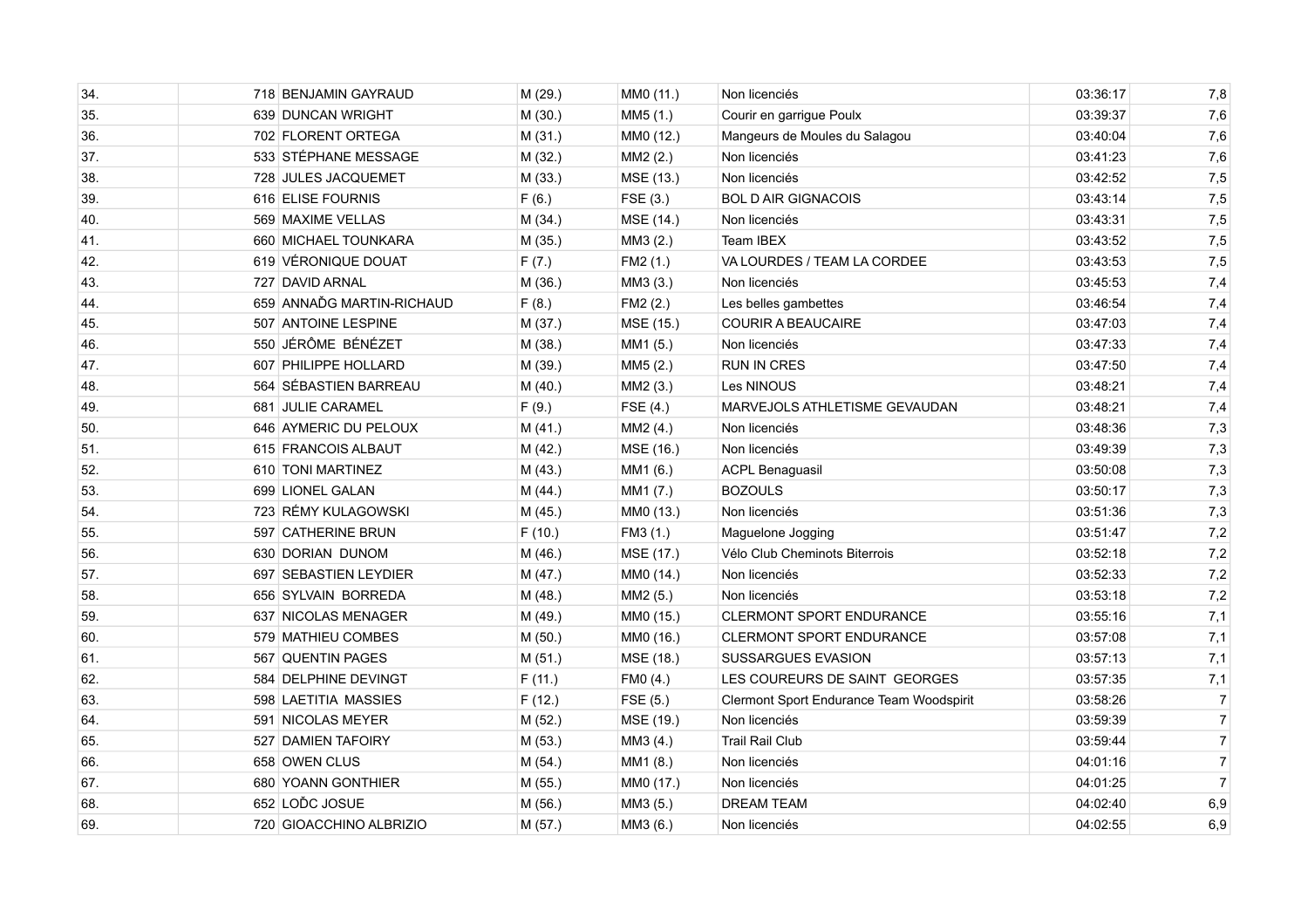| 70.  | 622 TOM SALGUES         | M (58.) | MSE (20.) | CHAMEAUX DE BEZIERS triathlon      | 04:02:59 | 6,9   |
|------|-------------------------|---------|-----------|------------------------------------|----------|-------|
| 71.  | 704 GUILIAN GALY        | M (59.) | MSE (21.) | 13 BCA                             | 04:03:55 | 6,9   |
| 72.  | 628 VIRGINIE GLEIZES    | F(13.)  | FSE(6.)   | Non licenciés                      | 04:05:24 | 6,8   |
| 73.  | 666 YOANN SCHOUKROUN    | M (60.) | MSE (22.) | Non licenciés                      | 04:05:58 | 6,8   |
| 74.  | 618 JOEL BOUSQUET       | M(61.)  | MM1 (9.)  | Non licenciés                      | 04:06:17 | 6,8   |
| 75.  | 593 VALERIE ETCHETO     | F(14.)  | FM2 (3.)  | <b>UA LOURDES</b>                  | 04:06:18 | 6,8   |
| 76.  | 695 LAURENT BATCHEV     | M (62.) | MM3 (7.)  | <b>BOZOULS</b>                     | 04:06:41 | 6,8   |
| 77.  | 510 JEAN-CLAUDE COUNORD | M (63.) | MM6 (1.)  | traileur Leymois                   | 04:08:17 | 6,8   |
| 78.  | 561 NICOLAS BOURREE     | M(64.)  | MM0 (18.) | Non licenciés                      | 04:08:22 | 6,8   |
| 79.  | 568 OLIVIER MELAC       | M (65.) | MM3 (8.)  | Non licenciés                      | 04:10:02 | 6,7   |
| 80.  | 504 XAVIER SALAVERT     | M (66.) | MM0 (19.) | Team Esprit Nature Octopus Outdoor | 04:12:03 | $6,7$ |
| 81.  | 509 STEPHANE FERNANDEZ  | M (67.) | MM0 (20.) | Non licenciés                      | 04:12:05 | 6,7   |
| 82.  | 528 LODC TARBOURIECH    | M (68.) | MSE (23.) | Non licenciés                      | 04:12:50 | 6,6   |
| 83.  | 700 BENJAMIN RICARD     | M (69.) | MSE (24.) | Running trail pic st loup          | 04:13:09 | 6,6   |
| 84.  | 589 MORGAN PALANCADE    | M (70.) | MM0 (21.) | Running Trail Pic Saint Loup       | 04:13:09 | 6,6   |
| 85.  | 614 GUILLAUME CIANCIO   | M (71.) | MM1 (10.) | <b>CAROUX X TRAIL</b>              | 04:13:35 | 6,6   |
| 86.  | 601 BASTIEN GIDARO      | M (72.) | MSE (25.) | Thom_running_team                  | 04:14:08 | 6,6   |
| 87.  | 587 JULIEN THIEFFRY     | M (73.) | MSE (26.) | Non licenciés                      | 04:14:26 | 6,6   |
| 88.  | 517 PATRICIA GAYRAUD    | F(15.)  | FM3 (2.)  | PEC MARFANTASTIQUE                 | 04:15:20 | 6,6   |
| 89.  | 690 PHILIPPE FONTIES    | M (74.) | MM4 (1.)  | Run and trail                      | 04:15:36 | 6,6   |
| 90.  | 691 BRUNO ALARCON       | M (75.) | MM0 (22.) | Non licenciés                      | 04:15:39 | 6,6   |
| 91.  | 581 DAVID GELLY         | M (76.) | MM1 (11.) | Non licenciés                      | 04:16:08 | 6,6   |
| 92.  | 596 NATHALIE PRESEGUER  | F(16.)  | FM3 (3.)  | Maguelone Jogging                  | 04:16:51 | 6,5   |
| 93.  | 541 DAMIEN LORCA        | M (77.) | MM0 (23.) | Non licenciés                      | 04:18:00 | 6,5   |
| 94.  | 626 SANDRINE GROSSI     | F(17.)  | FM0 (5.)  | RTN30                              | 04:18:38 | 6,5   |
| 95.  | 636 STEPHANE GONCALVES  | M (78.) | MM3 (9.)  | FAN RUN / NIMES MARATHON           | 04:18:40 | 6,5   |
| 96.  | 733 DOINE DEMESMOEKER   | F(18.)  | FM1 (1.)  | Non licenciés                      | 04:20:46 | 6,4   |
| 97.  | 669 ISABELLE BERNATI    | F(19.)  | FM3 (4.)  | Les Belles Gambettes               | 04:20:48 | 6,4   |
| 98.  | 722 THIBAUD PIROUX      | M (79.) | MSE (27.) | Non licenciés                      | 04:20:50 | 6,4   |
| 99.  | 523 CHLOÉ NIVOLIES      | F(20.)  | FSE (7.)  | <b>Ouest Trail Reunion</b>         | 04:21:08 | 6,4   |
| 100. | 665 VERONIQUE ALETTO    | F(21.)  | FM3 (5.)  | <b>JPG</b>                         | 04:21:09 | 6,4   |
| 101. | 701 AXEL PÉRIGNON       | M (80.) | MM0 (24.) | Non licenciés                      | 04:21:28 | 6,4   |
| 102. | 668 LAURENCE FAVAND     | F(22.)  | FM2 (4.)  | Les Belles Gambettes               | 04:24:11 | 6,4   |
| 103. | 599 KÉVIN ALAUZET       | M (81.) | MES (1.)  | Non licenciés                      | 04:24:37 | 6,3   |
| 104. | 612 SYLVIE HERNANDEZ    | F(23.)  | FM4 (1.)  | PACOULIX LIMOUX                    | 04:24:41 | 6,3   |
| 105. | 546 KARINE DONNADIEU    | F(24.)  | FM2 (5.)  | les clčdes                         | 04:25:09 | 6,3   |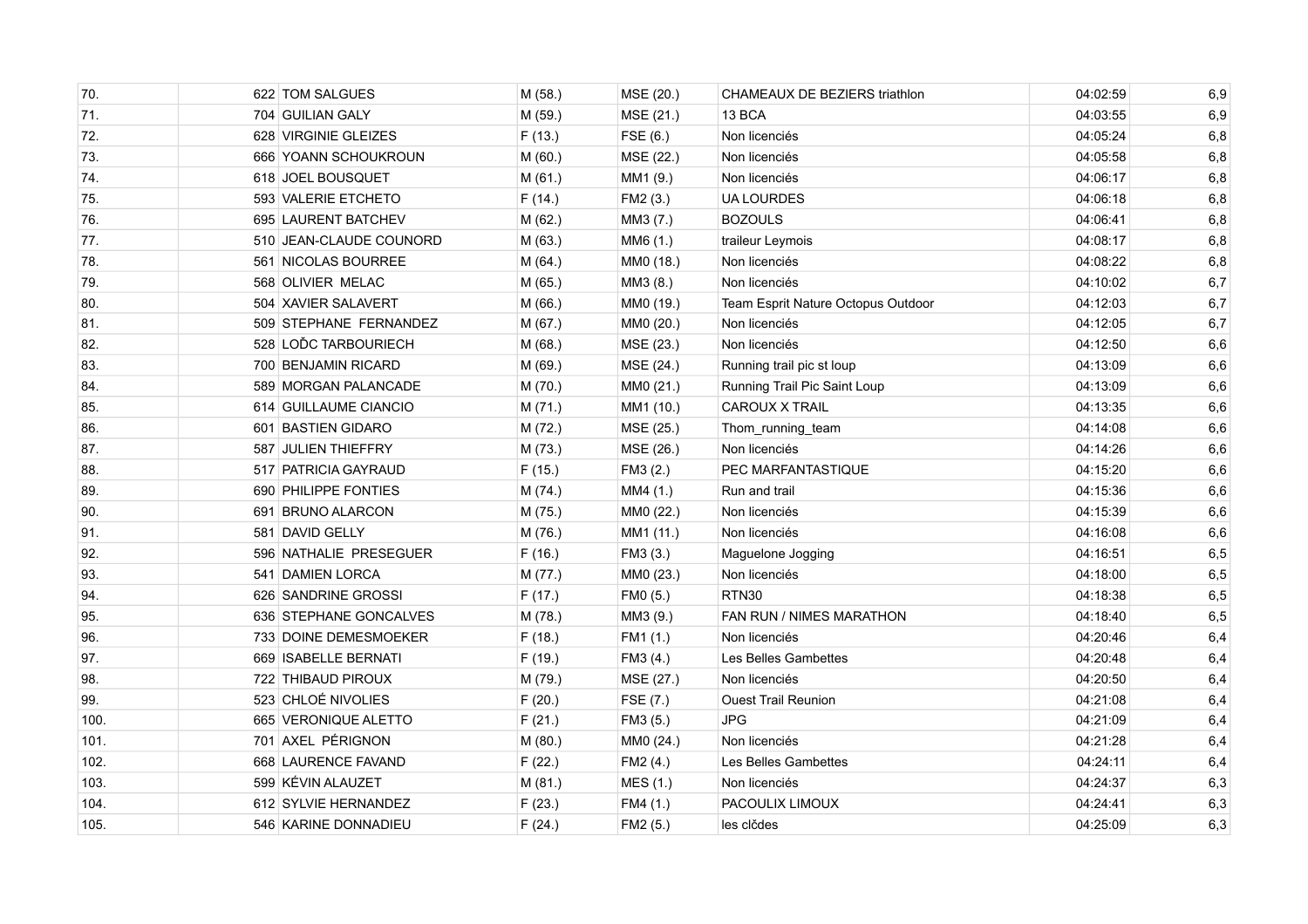| 106. | 565 MARC-HENRI BOUHIER           | M (82.)  | MM1 (12.) | Non licenciés                       | 04:26:31 | 6,3 |
|------|----------------------------------|----------|-----------|-------------------------------------|----------|-----|
| 107. | 634 NICOLAS RIVIERE              | M(83.)   | MSE (28.) | <b>NL</b>                           | 04:26:56 | 6,3 |
| 108. | 670 CHRISTELLE BRUYERE-GUERRAZZI | F(25.)   | FM2 (6.)  | Les Belles Gambettes                | 04:27:13 | 6,3 |
| 109. | 724 JEAN PIERRE PIBAROT          | M(84.)   | MM3 (10.) | Non licenciés                       | 04:27:55 | 6,3 |
| 110. | 729 CEDRIC JORGE                 | M (85.)  | MM1 (13.) | Non licenciés                       | 04:28:35 | 6,3 |
| 111. | 651 GAEL LAMOUREUX               | M (86.)  | MM3 (11.) | ENTENTE POUSSAN - BALARUC           | 04:31:33 | 6,2 |
| 112. | 645 SOPHIE JIBERT                | F(26.)   | FM2 (7.)  | ENTENTE POUSSAN BALARUC VILLEVEYRAC | 04:31:35 | 6,2 |
| 113. | 572 KRISTELLE DUMAS              | F(27.)   | FM0 (6.)  | PEROLS FOOTING                      | 04:31:44 | 6,2 |
| 114. | 714 YOANN CORTIELLA              | M (87.)  | MSE (29.) | PASSION TRIATHLON                   | 04:33:16 | 6,1 |
| 115. | 705 LAURENT LESUR                | M(88.)   | MM1 (14.) | <b>BESSAN SPORT NATURE</b>          | 04:34:24 | 6,1 |
| 116. | 671 ARNAUD CHASSAGNE             | M (89.)  | MM0 (25.) | Ginestas X Trail                    | 04:34:55 | 6,1 |
| 117. | 611 MATTHIEU VESQUE              | M (90.)  | MM0 (26.) | run trail sauvian                   | 04:36:10 | 6,1 |
| 118. | 585 MELANIE ROCH                 | F(28.)   | FM0 (7.)  | CSG Coureurs de Saint Georges       | 04:36:56 | 6,1 |
| 119. | 673 GABRIEL PALETTA              | M (91.)  | MM2 (6.)  | Non licenciés                       | 04:37:37 | 6,1 |
| 120. | 558 PIERRE BONELLI               | M (92.)  | MM2 (7.)  | Cparoularrivee                      | 04:37:50 | 6   |
| 121. | 717 RÉMI JARZINSKI               | M (93.)  | MM2 (8.)  | Non licenciés                       | 04:39:15 | 6   |
| 122. | 537 SANDRA ANDRIES MUYLAERT      | F(29.)   | FM2 (8.)  | <b>FOULEES DE SOU</b>               | 04:39:42 | 6   |
| 123. | 679 FREDERIC AUDINOT             | M (94.)  | MM3 (12.) | NL.                                 | 04:40:54 | 6   |
| 124. | 654 PAULINE FABRE                | F(30.)   | FSE (8.)  | <b>TAILLAVENTURE</b>                | 04:40:54 | 6   |
| 125. | 655 SIMON GILABERT               | M (95.)  | MM0 (27.) | <b>TAILLAVENTURE</b>                | 04:40:57 | 6   |
| 126. | 600 ALEXANDRE RILLIARD           | M (96.)  | MSE (30.) | Non licenciés                       | 04:41:24 | 6   |
| 127. | 617 AGATHE DUCOULOMBIER          | F(31.)   | FSE (9.)  | <b>RMA</b>                          | 04:42:30 | 5,9 |
| 128. | 531 BRUNO MACCHIA                | M (97.)  | MM0 (28.) | Non licenciés                       | 04:42:58 | 5,9 |
| 129. | 713 AMELIE FOULQUIER             | F(32.)   | FM0 (8.)  | RunningTrail Pic st loup            | 04:42:58 | 5,9 |
| 130. | 586 EMILY VINCENT                | F(33.)   | FSE (10.) | <b>COUREURS DE ST GEORGES</b>       | 04:43:13 | 5,9 |
| 131. | 538 PRISCILLIA OUSSENI           | F(34.)   | FM1 (2.)  | LMNC - La Marche Nordique Castries  | 04:44:13 | 5,9 |
| 132. | 514 XAVIER BUNIAK                | M (98.)  | MM3 (13.) | Non licenciés                       | 04:44:15 | 5,9 |
| 133. | 664 CHARLINE JULIEN              | F(35.)   | FM0 (9.)  | Ginestas X Trail                    | 04:44:21 | 5,9 |
| 134. | 631 JEREMY GILLES                | M (99.)  | MM2 (9.)  | Non licenciés                       | 04:46:16 | 5,9 |
| 135. | 555 PATRICE GRIALOU              | M (100.) | MM2 (10.) | les Clčdes                          | 04:48:30 | 5,8 |
| 136. | 556 MYRIAM GRIALOU               | F(36.)   | FM2 (9.)  | Les Clčdes                          | 04:48:30 | 5,8 |
| 137. | 582 CEDRIC BENOIT                | M (101.) | MM1 (15.) | CSG Coureurs de Saint Georges       | 04:48:31 | 5,8 |
| 138. | 590 BASTIEN MARTINEZ             | M (102.) | MM1 (16.) | Non licenciés                       | 04:50:14 | 5,8 |
| 139. | 588 THIERRY VALDEYRON            | M (103.) | MM4 (2.)  | Non licenciés                       | 04:51:38 | 5,8 |
| 140. | 562 KARYNE SILHOL                | F(37.)   | FM1 (3.)  | Les Ninous                          | 04:52:56 | 5,7 |
| 141. | 563 HERVÉ SILHOL                 | M (104.) | MM2 (11.) | Les Ninous                          | 04:52:56 | 5,7 |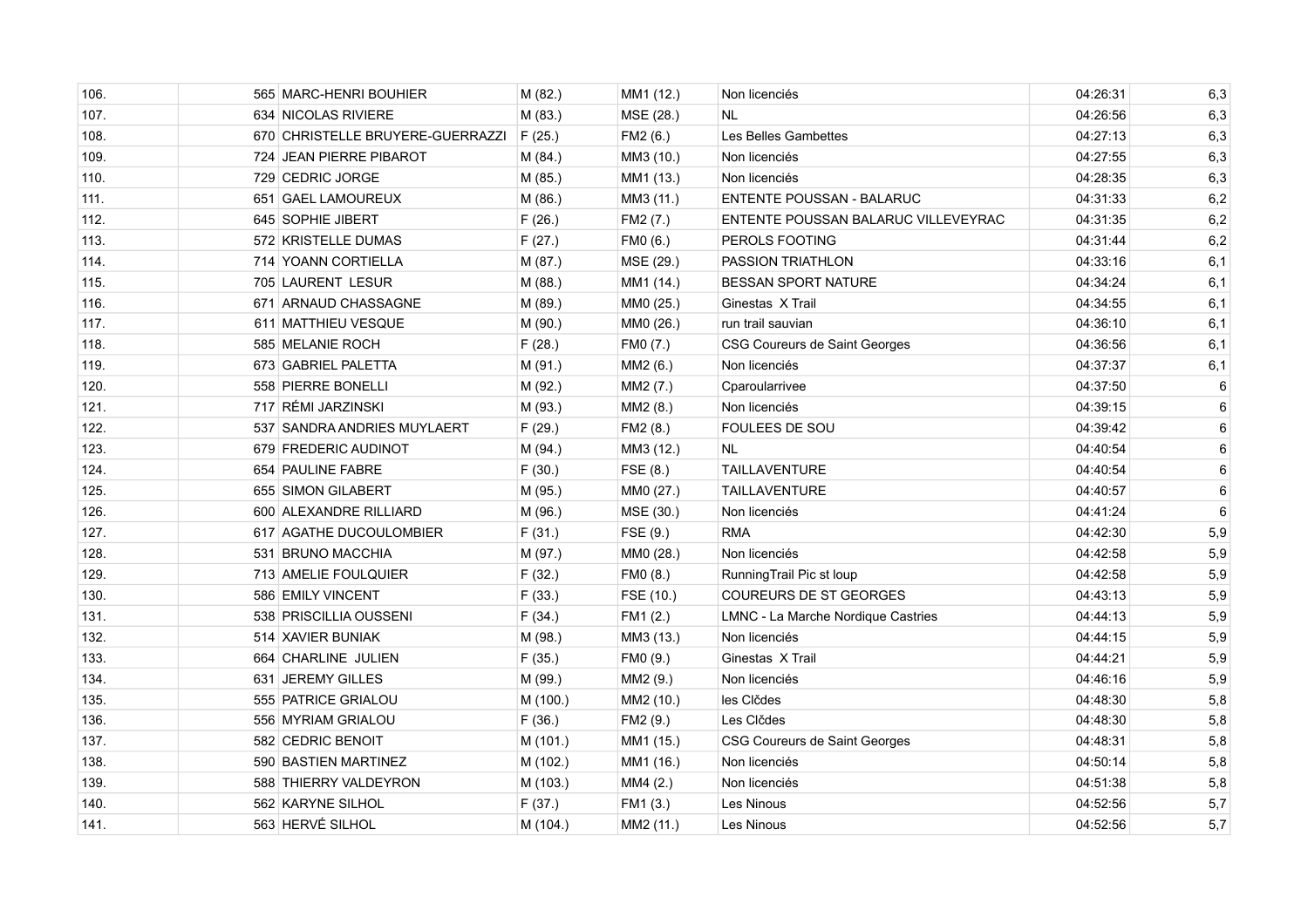| 142. | 725 THIERRY DANCE          | M (105.) | MM4 (3.)  | forrestgump34                        | 04:53:22 | 5,7 |
|------|----------------------------|----------|-----------|--------------------------------------|----------|-----|
| 143. | 529 VICTOR ALVAREZ ESTEBAN | M (106.) | MSE (31.) | Non licenciés                        | 04:54:49 | 5,7 |
| 144. | 530 AUGUSTIN DE VILLARTAY  | M (107.) | MSE (32.) | <b>Bacardi Running Team</b>          | 04:54:49 | 5,7 |
| 145. | 521 SAMUEL GILLIARD        | M (108.) | MM2 (12.) | <b>CLERMONT ENDURANCE</b>            | 04:54:59 | 5,7 |
| 146. | 689 JEAN-MARC PONT         | M (109.) | MM3 (14.) | Darty Team                           | 04:56:42 | 5,7 |
| 147. | 522 JOHN HUDE              | M (110.) | MM2 (13.) | néant                                | 04:57:00 | 5,7 |
| 148. | 548 FABRICE ROCHE          | M (111.) | MM3 (15.) | Non licenciés                        | 04:58:12 | 5,6 |
| 149. | 553 AUDREY RIFFARD         | F(38.)   | FSE (11.) | Non licenciés                        | 04:58:39 | 5,6 |
| 150. | 629   SACHA SANNAC         | M (112.) | MM2 (14.) | Runnig Conseil Colombiers            | 04:59:19 | 5,6 |
| 151. | 605 VIRGINIE VIDAL         | F(39.)   | FM1 (4.)  | Non licenciés                        | 05:01:52 | 5,6 |
| 152. | 608 ALBAN MAURIS           | M (113.) | MM2 (15.) | Non licenciés                        | 05:02:32 | 5,6 |
| 153. | 682 JORIS ROQUES           | M (114.) | MSE (33.) | Non licenciés                        | 05:02:32 | 5,6 |
| 154. | 732 DANIEL DE LA TORRE     | M (115.) | MM8 (1.)  | Non licenciés                        | 05:02:33 | 5,6 |
| 155. | 721 GABRIEL DESPLAN        | M (116.) | MSE (34.) | Non licenciés                        | 05:05:46 | 5,5 |
| 156. | 603 MAXIME CARLA           | M (117.) | MSE (35.) | Non licenciés                        | 05:07:01 | 5,5 |
| 157. | 620 AURELIEN GOUZIN        | M (118.) | MSE (36.) | Non licenciés                        | 05:07:04 | 5,5 |
| 158. | 512 VINCENT TARDIEUX       | M (119.) | MSE (37.) | Non licenciés                        | 05:07:38 | 5,5 |
| 159. | 676 CYRILLE BERNAUD        | M (120.) | MM2 (16.) | SAINT GELY DU FESC ATHLETISME        | 05:09:37 | 5,4 |
| 160. | 703 PHILIPPE TRZAN         | M (121.) | MM5 (3.)  | Non licenciés                        | 05:11:25 | 5,4 |
| 161. | 519 EVELYNE PAUVERT        | F(40.)   | FM4 (2.)  | <b>Castries Running Club</b>         | 05:12:37 | 5,4 |
| 162. | 708 LINDA BEGUE            | F(41.)   | FM0 (10.) | Non licenciés                        | 05:13:39 | 5,4 |
| 163. | 707 KEVIN BECHET           | M (122.) | MM0 (29.) | Non licenciés                        | 05:13:41 | 5,4 |
| 164. | 540 JULIEN COURTY          | M (123.) | MM1 (17.) | DUATHLON LIEBHERR AEROSPACE TOULOUSE | 05:14:42 | 5,3 |
| 165. | 647 FABRICE REMAZEILLES    | M (124.) | MM2 (17.) | Non licenciés                        | 05:14:47 | 5,3 |
| 166. | 539 LAETITIA COURTY        | F(42.)   | FM1 (5.)  | <b>MEME PAS PEUR</b>                 | 05:15:54 | 5,3 |
| 167. | 694 JULIE JEROME           | F(43.)   | FM0 (11.) | MONTPELLIER ATHLÉTIC RUNNING CLUB    | 05:17:03 | 5,3 |
| 168. | 534 FABRICE VIRGILE        | M (125.) | MM3 (16.) | CASTRIES RUNNING CLUB (CRC)          | 05:17:25 | 5,3 |
| 169. | 525 GERARD GILLIARD        | M (126.) | MM7 (1.)  | <b>ACCAMBRAI</b>                     | 05:18:05 | 5,3 |
| 170. | 594 MARYAN DUCHAMP         | M (127.) | MM1 (18.) | PEROLS FOOTING                       | 05:19:32 | 5,3 |
| 171. | 542 PASCAL LAFON           | M (128.) | MM4 (4.)  | Non licenciés                        | 05:20:02 | 5,2 |
| 172. | 543 MICHEL VALERDI         | M (129.) | MM4 (5.)  | Non licenciés                        | 05:20:06 | 5,2 |
| 173. | 640 GERALDINE PAUPY        | F(44.)   | FM2 (10.) | Non licenciés                        | 05:21:14 | 5,2 |
| 174. | 642 CHRISTOPHE CAPITAINE   | M (130.) | MM2 (18.) | Non licenciés                        | 05:21:16 | 5,2 |
| 175. | 595 ANTHONY GONZALEZ       | M (131.) | MM0 (30.) | Non licenciés                        | 05:22:58 | 5,2 |
| 176. | 688 CHRISTOPHE CARAMAJO    | M (132.) | MM2 (19.) | Non licenciés                        | 05:23:25 | 5,2 |
| 177. | 638 THIERRY MOREL          | M (133.) | MM7 (2.)  | <b>MOREL</b>                         | 05:27:03 | 5,1 |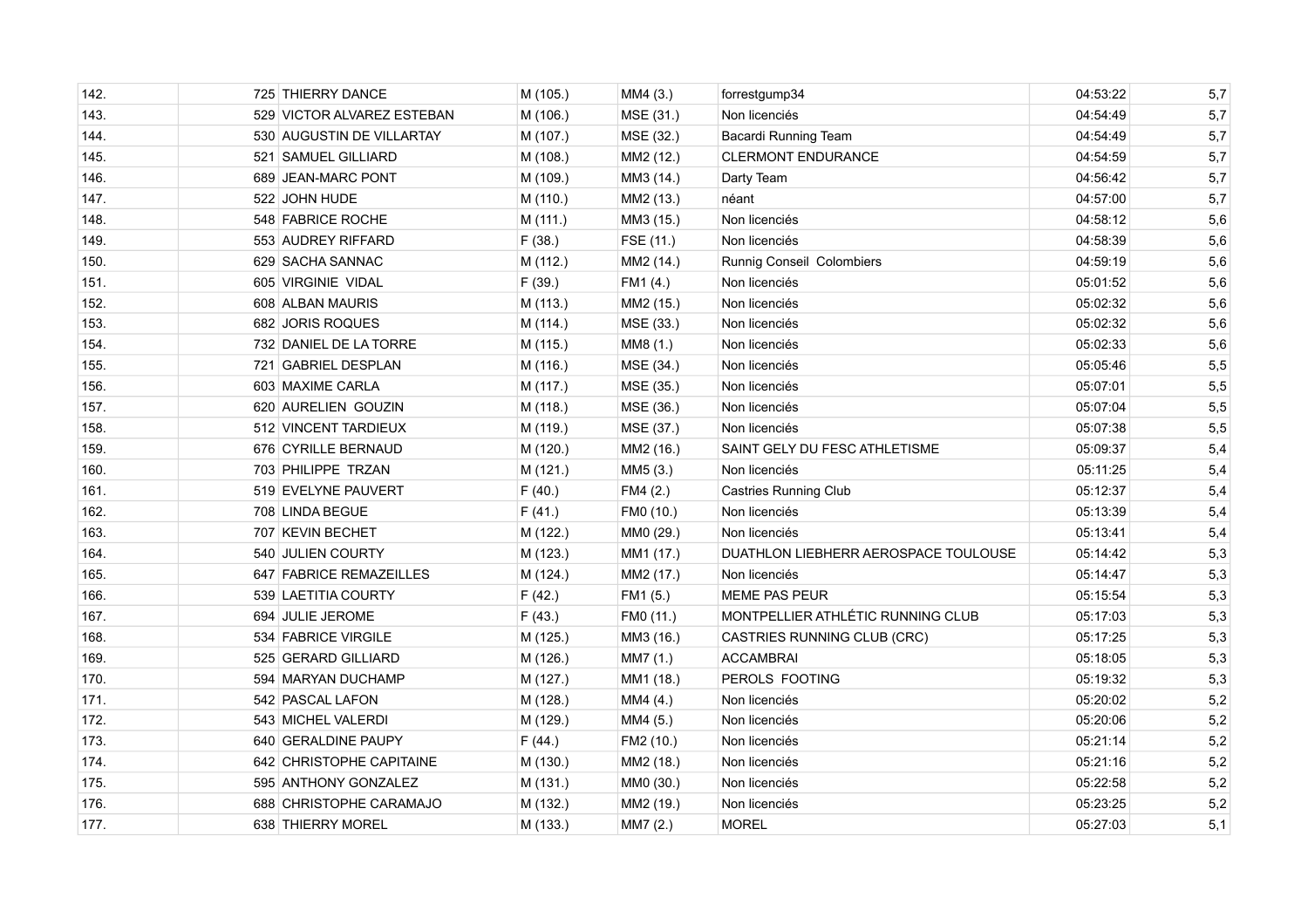| 178. | 663 THOMAS DUPAS          | M (134.)   | MM0 (31.)  | Non licenciés                              | 05:28:02     | 5,1 |
|------|---------------------------|------------|------------|--------------------------------------------|--------------|-----|
| 179. | 648 BERTRAND VEDRENNE     | M (135.)   | MM3 (17.)  | Run in Crčs                                | 05:28:41     | 5,1 |
| 180. | 633 ROMUALD LOPINSKI      | M (136.)   | MM2 (20.)  | Run&Trail Sauvian                          | 05:29:31     | 5,1 |
| 181. | 624 XAVIER NOUALS         | M (137.)   | MM2 (21.)  | RUN TRAIL SAUVIAN                          | 05:29:32     | 5,1 |
| 182. | 575 DOMINIQUE FERRAND     | F(45.)     | FM4 (3.)   | clermont andurance                         | 05:30:09     | 5,1 |
| 183. | 511 MARC PHLIPONEAU       | M (138.)   | MM2 (22.)  | Non licenciés                              | 05:30:27     | 5,1 |
| 184. | 674 CHRISTOPHE BRUGUIER   | M (139.)   | MM2 (23.)  | Non licenciés                              | 05:30:40     | 5,1 |
| 185. | 503 EMRIC ANDREO          | M (140.)   | MM0 (32.)  | Sans                                       | 05:31:01     | 5,1 |
| 186. | 712 JEREMY CARCOPINO      | M (141.)   | MM0 (33.)  | Non licenciés                              | 05:31:02     | 5,1 |
| 187. | 518 CELINE LLOP           | F(46.)     | FM3 (6.)   | castries running club                      | 05:32:01     | 5,1 |
| 188. | 592 ELODIE MILANI-CROUZET | F(47.)     | FSE (12.)  | Un bol d'air Gignacois & Je cours toujours | 05:36:13     | 5   |
| 189. | 684 ALBERT-PAUL FINART    | M (142.)   | MM3 (18.)  | Non licenciés                              | 05:36:44     | 5   |
| 191. | 506 DOUGLAS LEVY BIAU     | M (143.)   | MM1 (19.)  | Non licenciés                              | 05:36:48     | 5   |
| 190. | 520 VALENTINE AMALRIC     | F(48.)     | FSE (13.)  | Non licenciés                              | 05:36:48     | 5   |
| 192. | 613 DANIELE PANIZZA       | F(49.)     | FM5 (1.)   | Non licenciés                              | 05:37:39     | 5   |
| 193. | 545 LYDIE CLEMENT         | F(50.)     | FM2 (11.)  | Les Clčdes                                 | 05:45:40     | 4,9 |
| 194. | 544 DOMINIQUE RANALLI     | F(51.)     | FM0 (12.)  | Les cledes                                 | 05:45:40     | 4,9 |
| 195. | 552 BENEDICTE BERNADOU    | F(52.)     | FM4 (4.)   | <b>LES CLEDES</b>                          | 05:45:40     | 4,9 |
| 196. | 719 CARINE BEDOUCH        | F(53.)     | FM1 (6.)   | Non licenciés                              | 05:49:06     | 4,8 |
| 197. | 653 OLIVIER MANGUERO      | M (144.)   | MM0 (34.)  | Non licenciés                              | 05:49:07     | 4,8 |
| 198. | 574 SONIA RICO            | F(54.)     | FSE (14.)  | <b>Trailrail Club</b>                      | 05:56:40     | 4,7 |
| 199. | 709 ALEXANDRA PASTOR      | F(55.)     | FM0 (13.)  | Non licenciés                              | 06:03:15     | 4,6 |
| 200. | 706 YANN DESPLAN          | M (145.)   | MM2 (24.)  | Non licenciés                              | 06:03:17     | 4,6 |
| 201. | 711 CHRISTOPHE RUIZ       | M (146.)   | MM6 (2.)   | Non licenciés                              | 06:05:38     | 4,6 |
| 202. | 559 GILLES HENRY          | M (147.)   | MM3 (19.)  | Non licenciés                              | 06:28:31     | 4,3 |
| 203. | 513 CLAIRE ABBAL          | F(Abd.)    | FM1 (Abd.) | <b>SCTR</b>                                | 00:00:00 ABD |     |
| 204. | 515 JEAN FLAMBARD         | M (Abd.)   | MM1 (Abd.) | Non licenciés                              | 00:00:00 ABD |     |
| 205. | 516 PAULINE BONNET        | F(Abd.)    | FM0 (Abd.) | SAINT CLEMENT TRAIL AND RUN                | 00:00:00 ABD |     |
| 206. | 535 ERIC GAUGAIN          | M (Abd.)   | MM1 (Abd.) | <b>Evasion Sport</b>                       | 00:00:00 ABD |     |
| 207. | 551 LAETITIA BENEZET      | F(Abd.)    | FM1 (Abd.) | Non licenciés                              | 00:00:00 ABD |     |
| 208. | 557 ÉRIC BEVILACQUA       | M (Abd.)   | MM0 (Abd.) | Non licenciés                              | 00:00:00 ABD |     |
| 209. | 609 STEPHANE RIGAUD       | M (Abd.)   | MM2 (Abd.) | Saint series pour tous                     | 00:00:00 ABD |     |
| 210. | 623 BERNARD LHERITIER     | M (Abd.)   | MM8 (Abd.) | Non licenciés                              | 00:00:00 ABD |     |
| 211. | 635 NICOLAS JOSEPH-EDMOND | M (Abd.)   | MM0 (Abd.) | Non licenciés                              | 00:00:00 ABD |     |
| 212. | 650 EMELINE AZAM          | $F$ (Abd.) | FSE (Abd.) | Non licenciés                              | 00:00:00 ABD |     |
| 213. | 672 MICHEL VALETTINI      | $M$ (Abd.) | MM4 (Abd.) | Non licenciés                              | 00:00:00 ABD |     |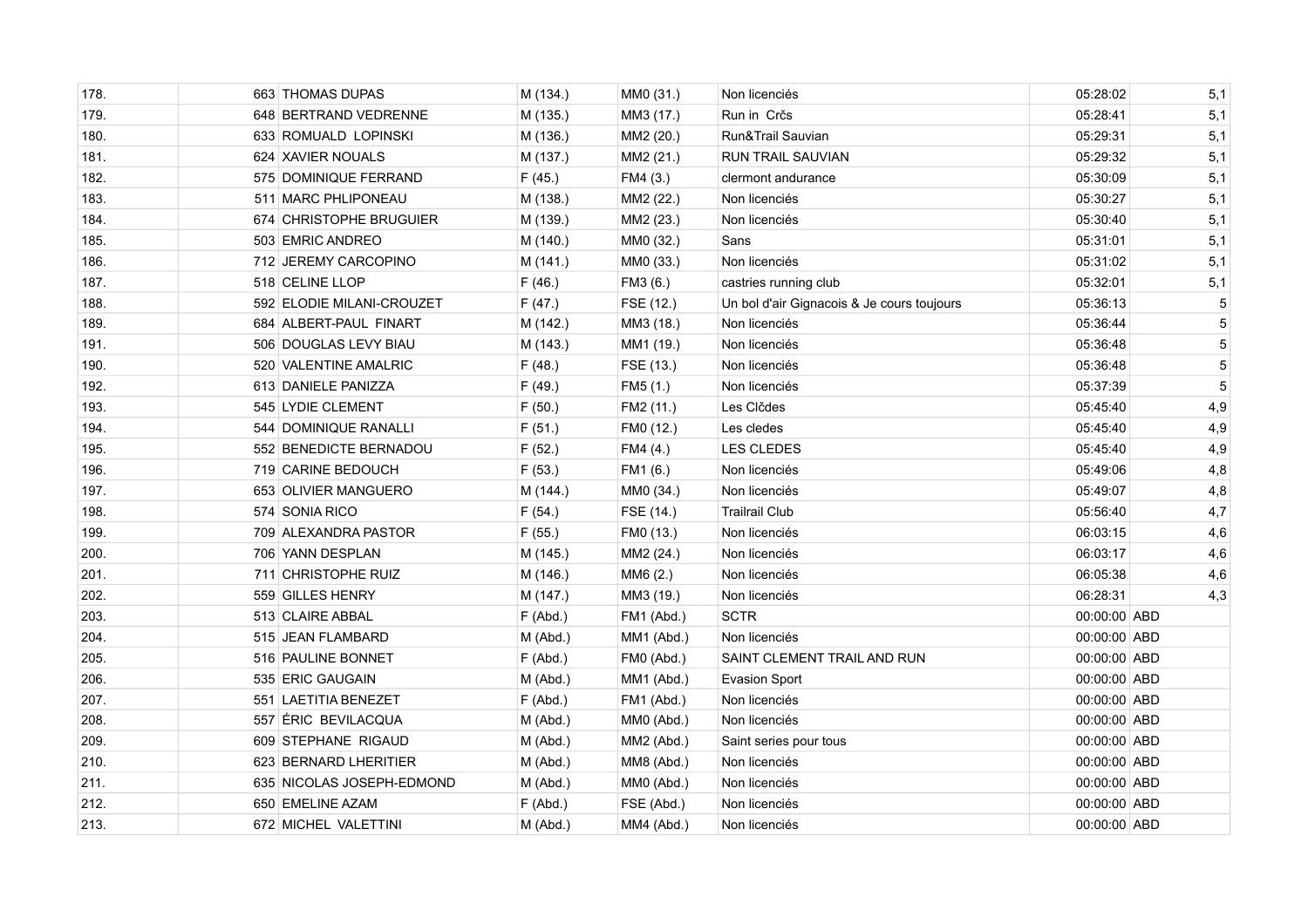| 214. | 678 GUILLAUME AUBIN   | $M$ (Abd.) | MSE (Abd.) | Naoned Boys                   | 00:00:00 ABD |  |
|------|-----------------------|------------|------------|-------------------------------|--------------|--|
| 215. | 685 MARIE EVEN        | F(Abd.)    | FM0 (Abd.) | Non licenciés                 | 00:00:00 ABD |  |
| 216. | 686 PAULINE CARDOT    | F(Abd.)    | FSE (Abd.) | Non licenciés                 | 00:00:00 ABD |  |
| 217. | 687 JOSEPHINE RIBIERE | $F$ (Abd.) | FM0 (Abd.) | Non licenciés                 | 00:00:00 ABD |  |
| 218. | 715 AXEL BOUVARD      | $M$ (Abd.) | MM3 (Abd.) | Les coureurs de Saint-Georges | 00:00:00 ABD |  |
| 219. | 730 NC NC             | $M$ (Abd.) | MM9 (Abd.) | Non licenciés                 | 00:00:00 ABD |  |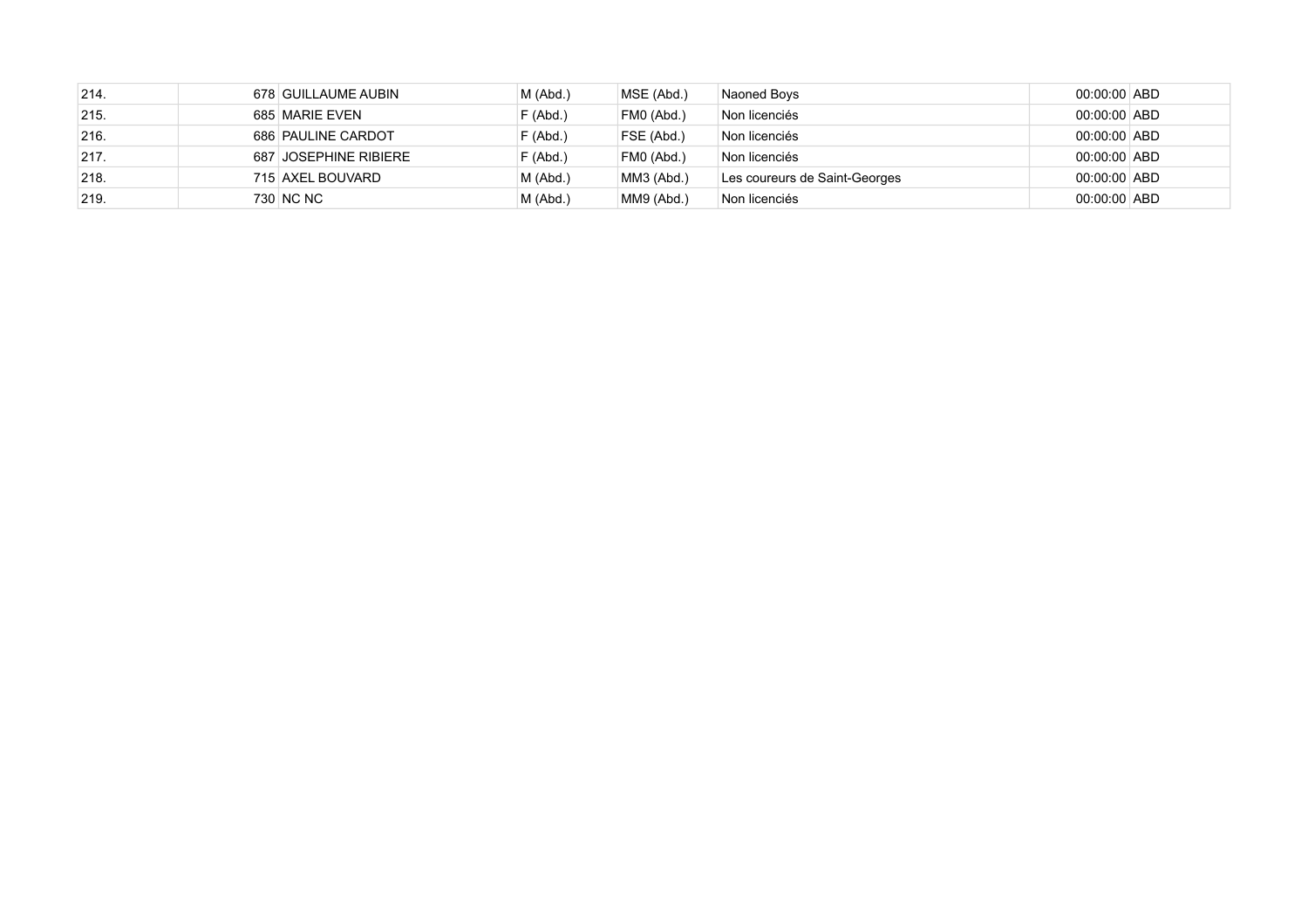|      | UUVIIIVIIL<br><b>VIIIVIV</b> |                         |         |          |                                        |          |      |
|------|------------------------------|-------------------------|---------|----------|----------------------------------------|----------|------|
| Rang | Dos.                         | <b>Nom</b>              | M/F     | Cat.     | Club                                   | Temps    | Moy. |
| 1.   |                              | 1045 ARNAUD PEREIRA     | M(1.)   | MSE (1.) | Non licenciés                          | 05:03:38 | 9,5  |
| 2.   |                              | 1139 NICOLAS MARRE      | M(2.)   | MM1 (1.) | <b>SALTA BARTAS</b>                    | 05:09:51 | 9,3  |
| 3.   |                              | 1102 QUENTIN JAILLARD   | M(3.)   | MM0 (1.) | Patagonia                              | 05:13:35 | 9,2  |
| 4.   |                              | 1098 HUGUES DIJOLS      | M(4.)   | MM0 (2.) | Team Montagne et Ascensions            | 05:14:42 | 9,2  |
| 5.   |                              | 1017 JÉRÔME CESSES      | M(5.)   | MM1 (2.) | Non licenciés                          | 05:22:12 | 8,9  |
| 6.   |                              | 1074 FRED ROMERO        | M(6.)   | MM2 (1.) | PEROLS FOOTING - FDI GROUPE            | 05:23:26 | 8,9  |
| 7.   |                              | 1061 EMMANUEL DESTANQUE | M(7.)   | MSE (2.) | Non licenciés                          | 05:27:01 | 8,8  |
| 8.   |                              | 1122 MELANIE EGALON     | F(1.)   | FM0 (1.) | Team Coin coin                         | 05:34:58 | 8,6  |
| 9.   |                              | 1135 MAXIME CARAMEL     | M(8.)   | MSE (3.) | Team IBEX                              | 05:36:26 | 8,6  |
| 10.  |                              | 1055 ERWANN THIBAUD     | M(9.)   | MM0 (3.) | <b>GRUISSAN SPORTS EVENEMENTS</b>      | 05:43:33 | 8,4  |
| 11.  |                              | 1145 CHRISTOPHE BEL     | M (10.) | MM4 (1.) | neant                                  | 05:47:00 | 8,3  |
| 12.  |                              | 1028 ALEXIS DEGASNE     | M (11.) | MM0 (4.) | CLERMONT SPORT ENDURANCE               | 05:48:39 | 8,3  |
| 13.  |                              | 1146 KARIM ZEKRI        | M (12.) | MM0 (5.) | Team IBEX                              | 05:50:12 | 8,2  |
| 14.  |                              | 1140 SÉBASTIEN GIRAUD   | M (13.) | MM1 (3.) | Non licenciés                          | 05:50:21 | 8,2  |
| 15.  |                              | 1128 CHRISTOPHE FAVRE   | M (14.) | MM3 (1.) | <b>TEAM BONNERY</b>                    | 05:51:26 | 8,2  |
| 16.  |                              | 1134 GEYSON SAINT SAENS | M (15.) | MM0 (6.) | <b>S/L GINESTAS X TRAIL</b>            | 05:51:28 | 8,2  |
| 17.  |                              | 1112 YANNICK GARCIA     | M (16.) | MSE (4.) | TEAM BIBINE - Team les anges de Romane | 05:52:39 | 8,2  |
| 18.  |                              | 1075 NICOLAS REVERT     | M (17.) | MM1 (4.) | <b>START Montpellier</b>               | 05:54:41 | 8,1  |
| 19.  |                              | 1124 GAETAN BOUSCAYROL  | M (18.) | MM0 (7.) | Non licenciés                          | 05:57:42 | 8,1  |
| 20.  |                              | 1002 SEBASTIEN ALEGRET  | M (19.) | MM0 (8.) | <b>CRC Castries Running Club</b>       | 05:58:50 | 8    |
| 21.  |                              | 1115 JEREMY MINSAT      | M(20.)  | MM1 (5.) | Team fou                               | 05:59:02 | 8    |
| 22.  |                              | 1040 NICOLAS PORTAIS    | M(21.)  | MM1 (6.) | Non licenciés                          | 05:59:45 | 8    |
| 23.  |                              | 1137 ROMAIN RIGAUD      | M(22.)  | MM2 (2.) | Autour du Trail                        | 06:00:58 | 8    |
| 24.  |                              | 1144 LAURENT SEGUIN     | M(23.)  | MM2 (3.) | <b>SALTA BARTAS</b>                    | 06:03:59 | 7,9  |
| 25.  |                              | 1071 TOM FLAUGERE       | M(24.)  | MSE (5.) | Vintello Degustation                   | 06:04:52 | 7,9  |
| 26.  |                              | 1107 NICOLAS DELORD     | M(25.)  | MM1 (7.) | Les Princes Noirs                      | 06:05:04 | 7,9  |
| 27.  |                              | 1123 NICOLAS MEJRI      | M(26.)  | MM1 (8.) | Saint Mathieu Athlétic                 | 06:12:17 | 7,7  |
| 28.  |                              | 1099 DENIS LEVEQUE      | M(27.)  | MM4 (2.) | <b>CHAMEAUX BEZIERS</b>                | 06:12:18 | 7,7  |
| 29.  |                              | 1116 ISABELLE GOYET     | F(2.)   | FM3 (1.) | Team Lardons / TTCB                    | 06:13:29 | 7,7  |
| 30.  |                              | 1080 MICHAEL RAYNAL     | M(28.)  | MM0 (9.) | <b>PIGNAN VTT</b>                      | 06:13:33 | 7,7  |
| 31.  |                              | 1106 SERGE PERNEL       | M (29.) | MM2 (4.) | Team Intersport Hanot                  | 06:16:30 | 7,6  |
| 32.  |                              | 1154 PATRICK ANTOINE    | M (30.) | MM4 (3.) | SAINT NAUPHARY VELO SPORT              | 06:21:13 | 7,6  |
|      |                              |                         |         |          |                                        |          |      |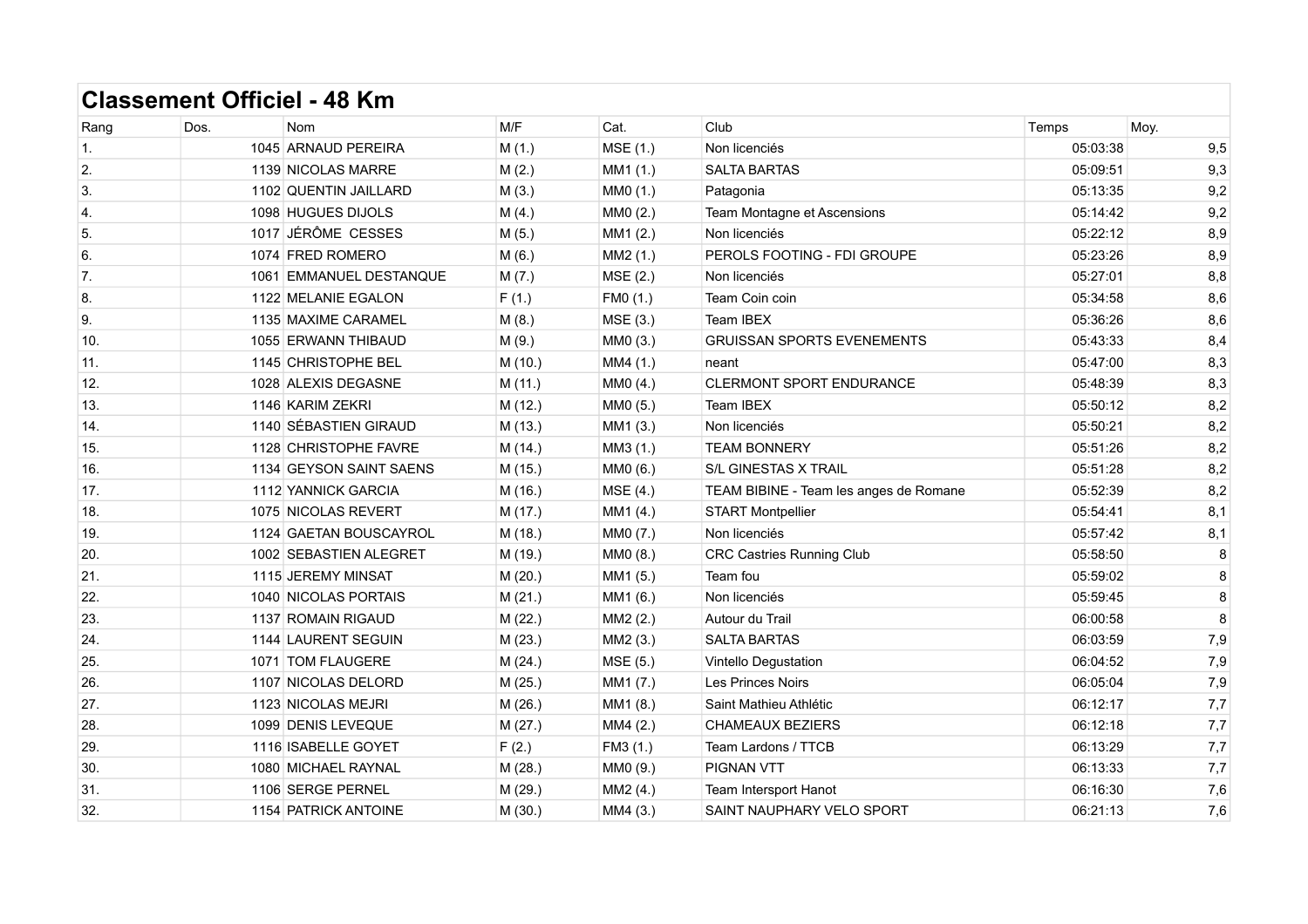| 33. | 1117 JOHANN ABRIVARD         | M (31.) | MM2 (5.)  | <b>RUN IN CRES</b>                      | 06:24:33 | 7,5            |
|-----|------------------------------|---------|-----------|-----------------------------------------|----------|----------------|
| 34. | 1142 SIMON RICARD            | M (32.) | MSE(6.)   | <b>PEZENAS</b>                          | 06:27:42 | 7,4            |
| 35. | 1046 SYLVAIN CORONES         | M (33.) | MM3 (2.)  | Non licenciés                           | 06:29:15 | 7,4            |
| 36. | 1152 ERIC FIEVET             | M(34.)  | MM3 (3.)  | <b>SAINT GELY ATHLETISME</b>            | 06:30:19 | 7,4            |
| 37. | 1158 PHILIPPE RAYMAUD        | M (35.) |           | Non licenciés                           | 06:31:21 | 7,4            |
| 38. | 1157 PATRICE DOSSANTOS       | M (36.) | MM2 (6.)  | Non licenciés                           | 06:31:21 | 7,4            |
| 39. | 1020 ROBIN CORDIER           | M(37.)  | MM0 (10.) | <b>SALTA BARTAS</b>                     | 06:32:37 | 7,3            |
| 40. | 1060 CLÉMENT DE LA VAISSIÈRE | M (38.) | MSE (7.)  | Non licenciés                           | 06:33:06 | 7,3            |
| 41. | 1048 FREDERIC CASSARO        | M (39.) | MM2 (7.)  | Non licenciés                           | 06:34:03 | 7,3            |
| 42. | 1129 JULIEN TAELMAN          | M (40.) | MM0 (11.) | ENTENTE POUSSAN BALARUC VILLEVEYRAC     | 06:34:45 | 7,3            |
| 43. | 1092 PATRICK BONNEFOUS       | M(41.)  | MM4 (4.)  | Non licenciés                           | 06:35:04 | 7,3            |
| 44. | 1085 THIERRY GUIOT           | M (42.) | MM3 (4.)  | Non licenciés                           | 06:35:29 | 7,3            |
| 45. | 1109 SANDRA SCHWARTZ DANTARD | F(3.)   | FM1 (1.)  | Vias Trail running                      | 06:35:40 | 7,3            |
| 46. | 1130 JÉROME VALTIERRA        | M(43.)  | MM2 (8.)  | ENTENTE POUSSAN - BALARUC - VILLEVEYRAC | 06:35:52 | 7,3            |
| 47. | 1149 PATRICK CADENET         | M (44.) | MM3 (5.)  | Non licenciés                           | 06:39:21 | 7,2            |
| 48. | 1026 DAVID ECHAPPE           | M (45.) | MM1 (9.)  | Non licenciés                           | 06:41:51 | 7,2            |
| 49. | 1087 CEDRIC BALTHAZARD       | M (46.) | MM1 (10.) | LES BIPEDES DE LA VAUGNAGE              | 06:41:53 | 7,2            |
| 50. | 1093 CHARLOTTE CANAZZI       | F(4.)   | FSE (1.)  | Non licenciés                           | 06:41:56 | 7,2            |
| 51. | 1094 GUILHEM VAGNY           | M (47.) | MM0 (12.) | Non licenciés                           | 06:41:57 | 7,2            |
| 52. | 1005 PIERRE GUCHET           | M (48.) | MM2 (9.)  | <b>COUREURS DE SAINT GEORGES</b>        | 06:42:16 | 7,2            |
| 53. | 1118 JEAN PHILIPPE OLIVE     | M (49.) | MM1 (11.) | lezitrail 34                            | 06:43:32 | 7,1            |
| 54. | 1096 CLÉMENT MEOT            | M(50.)  | MSE (8.)  | Non licenciés                           | 06:44:23 | 7,1            |
| 55. | 1003 MICHEL LECLERE          | M (51.) | MM3 (6.)  | COURIR À FABRÈGUES                      | 06:47:48 | 7,1            |
| 56. | 1070 GUILLAUME PUIG          | M (52.) | MM0 (13.) | Non licenciés                           | 06:48:25 | 7,1            |
| 57. | 1063 LAURENT EYRAUD          | M (53.) | MM1 (12.) | Les chameaux de Béziers Triatlhon       | 06:48:47 | $\overline{7}$ |
| 58. | 1064 THOMAS UBEDA            | M (54.) | MSE (9.)  | CHAMEAUX DE BEZIERS                     | 06:48:49 | $\overline{7}$ |
| 59. | 1076 ANTOINE WOLFF           | M (55.) | MM0 (14.) | Non licenciés                           | 06:48:59 | $\overline{7}$ |
| 60. | 1132 FREDERIC VIDON          | M (56.) | MM3 (7.)  | <b>ECG PIGNAN</b>                       | 06:49:57 | $\overline{7}$ |
| 61. | 1013 YANNIS FOUGERE          | M (57.) | MM3 (8.)  | Angouleme Raid Aventure                 | 06:50:06 | $\overline{7}$ |
| 62. | 1011 FLORENT PETIT           | M (58.) | MM0 (15.) | COSATRAIL /TOULOUSAIN                   | 06:53:02 | 7 <sup>1</sup> |
| 63. | 1097 NICOLAS CARBONELL       | M (59.) | MM1 (13.) | Non licenciés                           | 06:53:11 | $\overline{7}$ |
| 64. | 1024 HERVE DONNADIEU         | M(60.)  | MM2 (10.) | Non licenciés                           | 06:56:50 | 6,9            |
| 65. | 1136 JEAN PHILIPPE GIRONDE   | M (61.) | MM3 (9.)  | Non licenciés                           | 06:57:29 | 6,9            |
| 66. | 1088 STÉPHANE MAYANOBE       | M(62.)  | MM3 (10.) | LES BIPEDES DE LA VAUGNAGE              | 06:58:44 | 6,9            |
| 67. | 1043 MATTHIEU FEUILLASSIER   | M (63.) | MM0 (16.) | <b>ENTENTE POUSSAN BALARUC</b>          | 06:59:53 | 6,9            |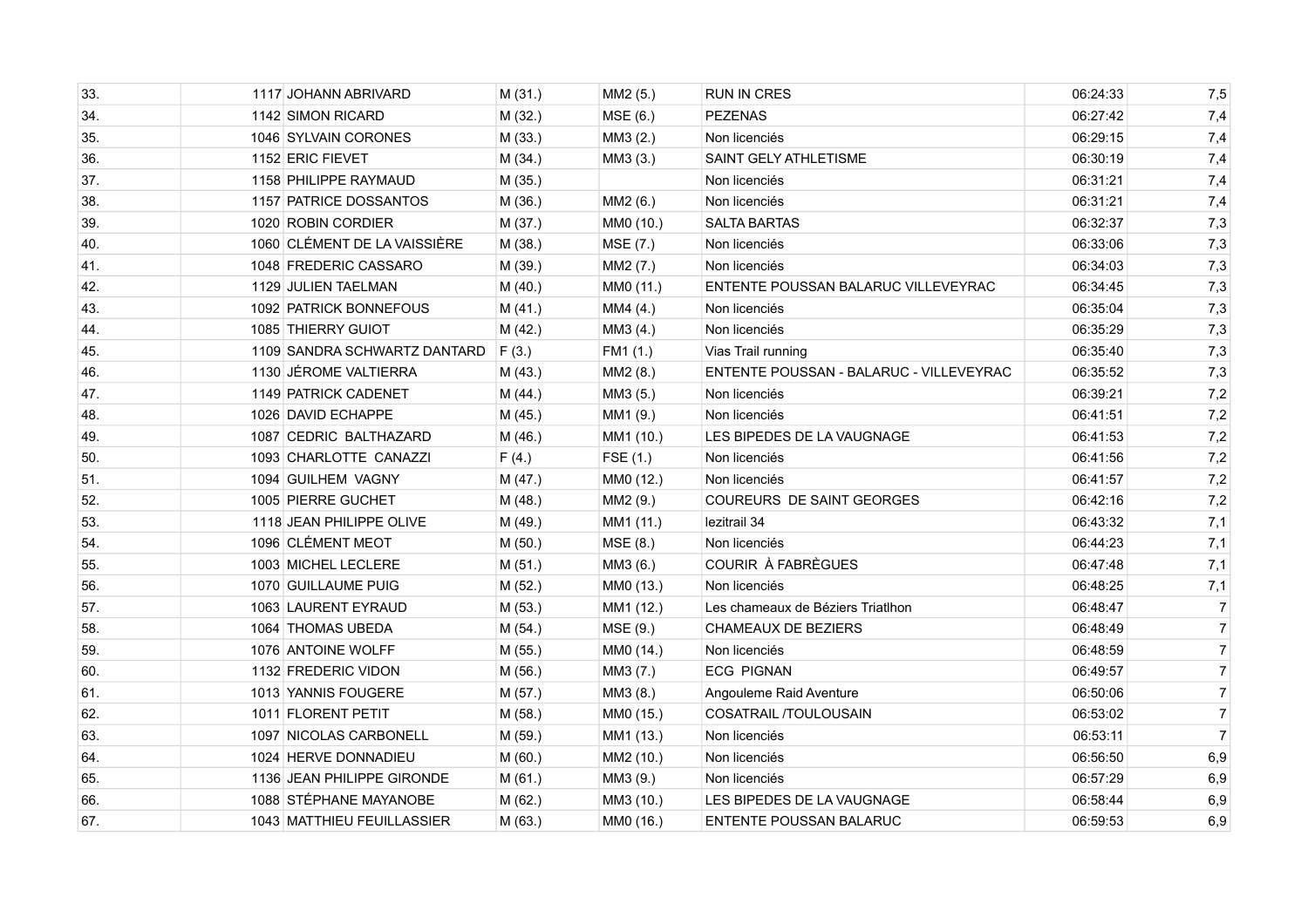| 68.  | 1120 REGIS ASTIER         | M (64.) | MM3 (11.) | <b>TRESSAN FORCE 4</b>             | 07:02:37 | 6,8   |
|------|---------------------------|---------|-----------|------------------------------------|----------|-------|
| 69.  | 1041 PATRICK MIGUEL       | M (65.) | MM3 (12.) | <b>BOL D'AIR GIGNACOIS</b>         | 07:03:43 | 6,8   |
| 70.  | 1133 ANTOINE PARENT       | M (66.) | MM1 (14.) | ENTENTE BALARUC LE VIEUX / POUSSAN | 07:05:29 | 6,8   |
| 71.  | 1016 GUILLAUME BOURLET    | M (67.) | MM0 (17.) | Pôle Santé Louis Blanc             | 07:05:34 | $6,8$ |
| 72.  | 1029 LAURENT BRAUD        | M (68.) | MM1 (15.) | Non licenciés                      | 07.05.47 | 6,8   |
| 73.  | 1067 LOAN DEBRAY          | M (69.) | MM0 (18.) | Non licenciés                      | 07:07:14 | 6,7   |
| 74.  | 1027 JULIEN CHAPPUY       | M (70.) | MSE (10.) | Non licenciés                      | 07:10:16 | 6,7   |
| 75.  | 1091 CHRISTOPHE BIE       | M (71.) | MM3 (13.) | Je cours Toujours à GIGNAC         | 07:10:38 | 6,7   |
| 76.  | 1032 OLIVIER LANDRY       | M (72.) | MM4 (5.)  | Non licenciés                      | 07:11:02 | 6,7   |
| 77.  | 1015 THIBAULT ROCHE       | M (73.) | MM1 (16.) | Non licenciés                      | 07:11:03 | 6,7   |
| 78.  | 1155 XAVIER CAMARDELLE    | M (74.) | MM4 (6.)  | Non licenciés                      | 07:12:58 | 6,7   |
| 79.  | 1001 BRICE BELFIORE       | M (75.) | MM1 (17.) | <b>TEAM MOUFLONS 34</b>            | 07:15:02 | 6,6   |
| 80.  | 1073 ROMAIN WOJCIESZEK    | M (76.) | MSE (11.) | <b>Trail Rail Club</b>             | 07:15:26 | $6,6$ |
| 81.  | 1138 VICTOR GUILHAUMON    | M (77.) | MM1 (18.) | <b>TAM /LRUN</b>                   | 07:17:51 | 6,6   |
| 82.  | 1036 REGIS ROQUE          | M (78.) | MM0 (19.) | <b>Bessan Sport Nature</b>         | 07:19:44 | 6,5   |
| 83.  | 1062 ISABELLE TESSON      | F(5.)   | FM1 (2.)  | St Mathieu Athlétic                | 07:21:34 | 6,5   |
| 84.  | 1114 ALEXANDRE BREBANT    | M (79.) | MSE (12.) | Non licenciés                      | 07:22:21 | 6,5   |
| 85.  | 1007 URSULA MICHELON      | F(6.)   | FM1 (3.)  | <b>Flik Flak Forever</b>           | 07:24:49 | 6,5   |
| 86.  | 1121 FLORIAN LUCHAIRE     | M (80.) | MSE (13.) | Non licenciés                      | 07:25:27 | 6,5   |
| 87.  | 1089 GERARD PENNECCHI     | M(81.)  | MM4 (7.)  | Non licenciés                      | 07:27:40 | 6,4   |
| 88.  | 1004 ELSA SCOLA           | F(7.)   | FM1 (4.)  | COUREURS DE SAINT GEORGES          | 07:29:43 | 6,4   |
| 89.  | 1148 BRANDON MERIGNAT     | M (82.) | MSE (14.) | <b>SALTA BARTAS</b>                | 07:30:05 | 6,4   |
| 90.  | 1101 TANGUY GROUAS        | M (83.) | MSE (15.) | <b>CLERMONT SPORT ENDURANCE</b>    | 07:31:16 | 6,4   |
| 91.  | 1033 MAUVE BALP           | F(8.)   | FM1 (5.)  | LE BOL AIR GIGNACOIS               | 07:32:15 | 6,4   |
| 92.  | 1141 NICOLAS NOGUES       | M(84.)  | MM2 (11.) | Non licenciés                      | 07:32:16 | 6,4   |
| 93.  | 1119 GWENAEL POURRE       | M (85.) | MM2 (12.) | SAINT MATHIEU ATHLÉTIC             | 07:32:40 | 6,4   |
| 94.  | 1042 FRANCOIS SAINT DENIS | M (86.) | MM4 (8.)  | Non licenciés                      | 07:33:16 | 6,4   |
| 95.  | 1051 CEDRIC DUSSEL        | M (87.) | MM2 (13.) | LA GRAPPE SPORTIVE                 | 07:33:29 | 6,4   |
| 96.  | 1053 SEBASTIEN PELLETIER  | M (88.) | MM3 (14.) | <b>TRAIL DU VALLON</b>             | 07:33:32 | 6,4   |
| 97.  | 1127 NICOLAS PHILIPPE     | M (89.) | MM3 (15.) | Non licenciés                      | 07:33:34 | 6,3   |
| 98.  | 1038 JEROME BEAUDA        | M (90.) | MM2 (14.) | CRBP 31                            | 07:39:06 | 6,3   |
| 99.  | 1068 MICKAEL ROLLET       | M (91.) | MSE (16.) | <b>CLERMONT SPORT ENDURANCE</b>    | 07 39 43 | 6,3   |
| 100. | 1044 VINCENT BATISSE      | M (92.) | MM0 (20.) | Pas de club                        | 07:40:12 | 6,3   |
| 101. | 1105 OLIVIER COULET       | M (93.) | MM2 (15.) | <b>SMA</b>                         | 07:40:28 | 6,3   |
| 102. | 1050 DOMINIQUE PLANCHER   | M (94.) | MM4 (9.)  | USSA SETE                          | 07:40:55 | 6,2   |
|      |                           |         |           |                                    |          |       |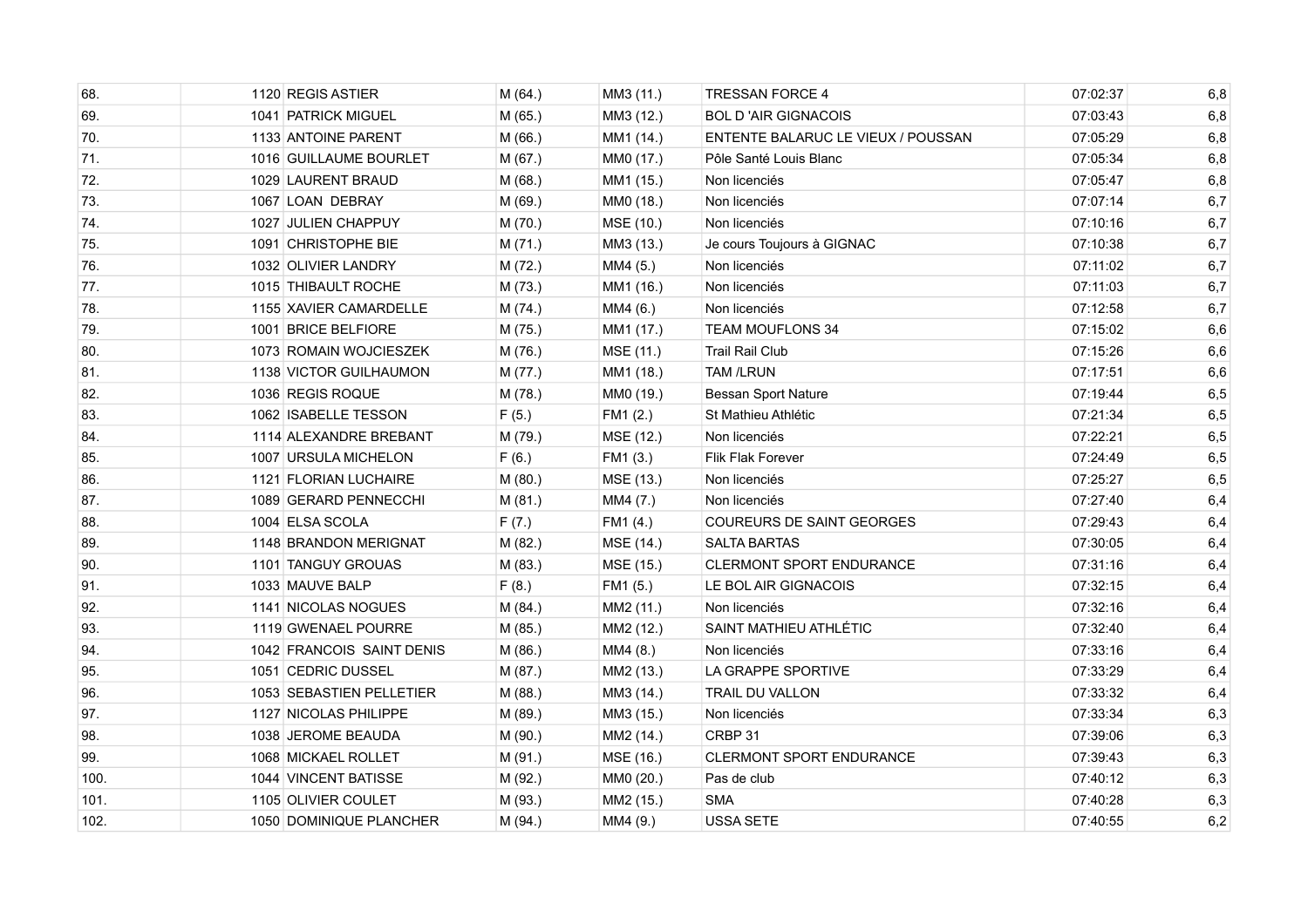| 103. | 1104 LUDOVIC BAZIN       | M (95.)  | MM1 (19.)  | <b>EL CRAMPO</b>                     | 07:42:19     | 6,2   |
|------|--------------------------|----------|------------|--------------------------------------|--------------|-------|
| 104. | 1108 JEROME LARGUIER     | M (96.)  | MM2 (16.)  | <b>SUSSARGUES EVASION</b>            | 07:42:20     | 6,2   |
| 105. | 1090 CELINE FAROUN       | F(9.)    | FM1 (6.)   | Non licenciés                        | 07:42:24     | 6,2   |
| 106. | 1039 MARC LABICHE        | M (97.)  | MM1 (20.)  | Non licenciés                        | 07:45:03     | $6,2$ |
| 107. | 1023 CYRIL CARBONI       | M (98.)  | MM2 (17.)  | Non licenciés                        | 07:45:46     | 6,2   |
| 108. | 1025 ERIC AZZOLIN        | M (99.)  | MM4 (10.)  | Courreurs de fond villeneuvois       | 07:51:27     | 6,1   |
| 109. | 1031 FREDERIC METZGER    | M (100.) | MM4 (11.)  | Non licenciés                        | 07:58:18     | 6     |
| 110. | 1143 ALEXANDRE MESGUICH  | M (101.) | MSE (17.)  | <b>MONTPOUL</b>                      | 07:59:47     | 6     |
| 111. | 1030 LALOU DELAUNAY      | M (102.) | MSE (18.)  | Non licenciés                        | 07:59:58     | 6     |
| 112. | 1111 FRANTZ DUHAMEL      | M (103.) | MM3 (16.)  | Non licenciés                        | 08:03:45     | 6     |
| 113. | 1022 THIERRY POMMIER     | M (104.) | MM4 (12.)  | Non licenciés                        | 08:07:33     | 5,9   |
| 114. | 1008 GILLES VIRIGLIO     | M (105.) | MM4 (13.)  | runincrès                            | 08:08:08     | 5,9   |
| 115. | 1010 ALAIN VERGE         | M (106.) | MM4 (14.)  | Non licenciés                        | 08:08:09     | 5,9   |
| 116. | 1113 BERNARD MESTRES     | M (107.) | MM5 (1.)   | <b>JOGGING LAVERUNE</b>              | 08:09:43     | 5,9   |
| 117. | 1056 ALEXANDRE RAYNAL    | M (108.) | MM3 (17.)  | Non licenciés                        | 08:09:43     | 5,9   |
| 118. | 1059 JEAN-MICHEL BASCOUL | M (109.) | MM2 (18.)  | Non licenciés                        | 08:09:46     | 5,9   |
| 119. | 1072 GUY MAYRAN          | M (110.) | MM5 (2.)   | Trail des ruthenes                   | 08:10:12     | 5,9   |
| 120. | 1035 PATRICE BUIXO       | M (111.) | MM3 (18.)  | Non licenciés                        | 08:19:34     | 5,8   |
| 121. | 1049 ALBIN GIRAUD        | M (112.) | MM2 (19.)  | <b>COURIR À SEILH</b>                | 08:20:23     | 5,8   |
| 122. | 1069 ALEXANDRE DELORI    | M (113.) | MM2 (20.)  | Courir à Seilh                       | 08:20:23     | 5,8   |
| 123. | 1084 PIERRE-ERIC MASSON  | M (114.) | MM0 (21.)  | LES MILLES PATTES DE MEZE            | 08:24:14     | 5,7   |
| 124. | 1081 DAVID LAURENT       | M (115.) | MM3 (19.)  | Les Mille pattes de Meze             | 08:24:15     | 5,7   |
| 125. | 1095 STÉPHANE NOËL       | M (116.) | MM3 (20.)  | Guériduncancer                       | 08:29:02     | 5,7   |
| 126. | 1086 PIERRE CAMBON       | M (117.) | MM5 (3.)   | <b>CAROUX X TRAIL</b>                | 08:29:02     | 5,7   |
| 127. | 1009 GUILLAUME PUJOL     | M (118.) | MM1 (21.)  | Non licenciés                        | 08:30:31     | 5,6   |
| 128. | 1126 SEBASTIEN BUFFETAUT | M (119.) | MM2 (21.)  | Non licenciés                        | 08:34:06     | 5,6   |
| 129. | 1147 DAVID GARCIA        | M (120.) | MM3 (21.)  | Non licenciés                        | 08:38:15     | 5,6   |
| 130. | 1012 JEAN-MARC TRZAN     | M (121.) | MM6 (1.)   | Non licenciés                        | 08:41:38     | 5,5   |
| 131. | 1150 ERICKA LOPEZ        | F(10.)   | FM0 (2.)   | CAROUX X TRAIL                       | 08:45:59     | 5,5   |
| 132. | 1058 BENOIT BOSQUE       | M (122.) | MM1 (22.)  | <b>CAROUX X TRAIL</b>                | 08:46:00     | 5,5   |
| 133. | 1057 ROMAIN BOURY        | M (123.) | MM0 (22.)  | Non licenciés                        | 08:46:02     | 5,5   |
| 134. | 1052 SYLVAIN FROMONT     | M (124.) | MM1 (23.)  | Non licenciés                        | 08:46:34     | 5,5   |
| 135. | 1100 VALÉRIE GROUAS      | F(11.)   | FM3 (2.)   | <b>CLERMONT SPORT ENDURANCE</b>      | 08:55:03     | 5,4   |
| 136. | 1019 DIDIER VALES        | M (125.) | MM5 (4.)   | Escalade club des gorges de la Jonte | 09:10:56     | 5,2   |
| 137. | 1014 ALFREDO GOMES ALVES | M (Abd.) | MM0 (Abd.) | Non licenciés                        | 00:00:00 ABD |       |